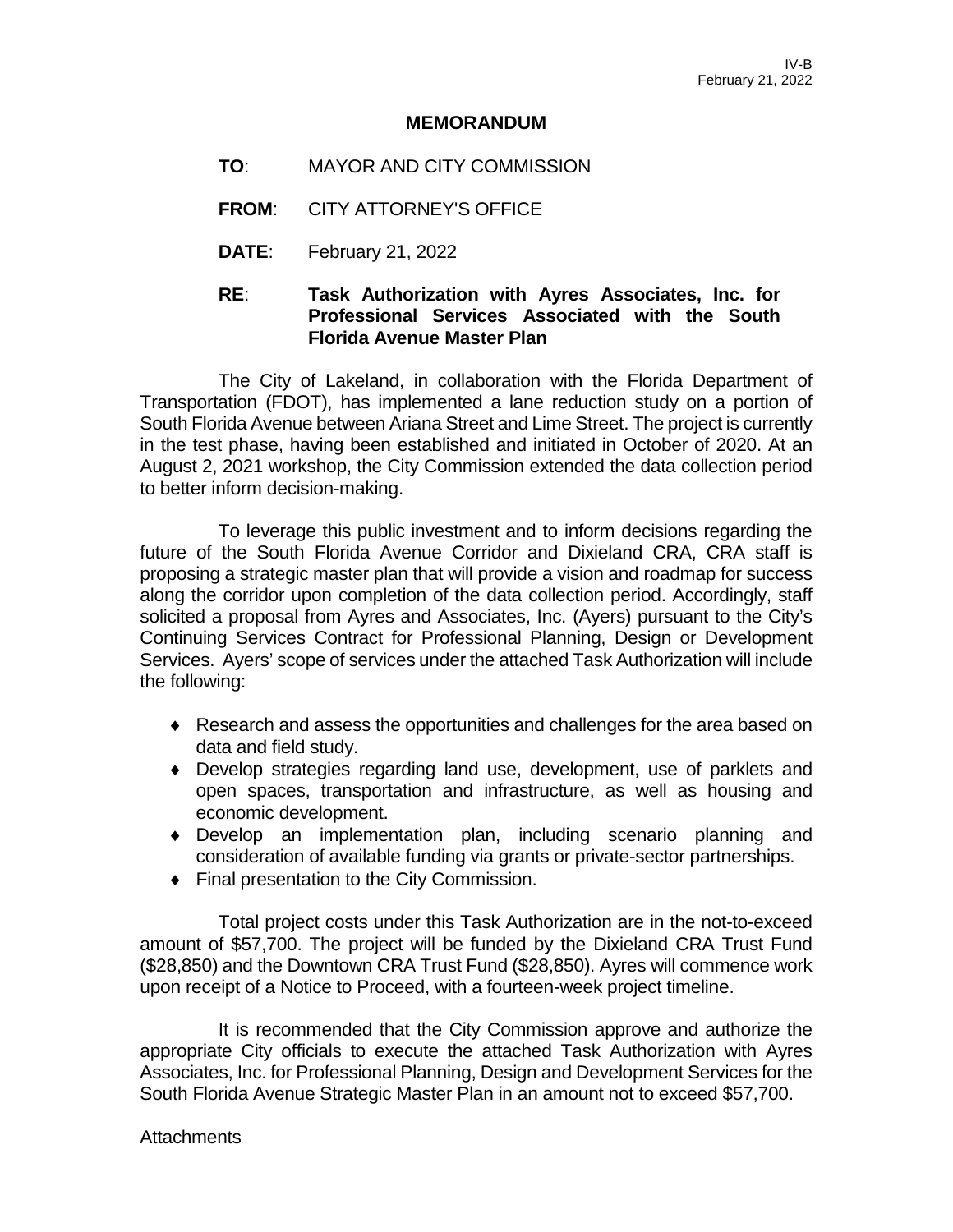## **TASK AUTHORIZATION FORM**

In accordance with the **Ayres Associates, Inc / City of Lakeland** Continuing Contract **for Professional Services** *dated October 18, 2021* the City hereby authorizes the Consultant to proceed with the services as set forth in the attached work order by the City and/or attached proposal by Consultant and the following:

| Task:                      |                                                                         | AA-22-01                                                                                                                                                                                                                                                                                                              |                           |  |  |  |  |  |  |
|----------------------------|-------------------------------------------------------------------------|-----------------------------------------------------------------------------------------------------------------------------------------------------------------------------------------------------------------------------------------------------------------------------------------------------------------------|---------------------------|--|--|--|--|--|--|
| Account:                   |                                                                         | 405.106.7500.017741.649.00.000 (\$28,850)<br>407.106.7509.017741.649.00.000 (\$28,850)                                                                                                                                                                                                                                |                           |  |  |  |  |  |  |
| Project Title:<br>Billing: |                                                                         | Professional Services for South Florida Avenue Master Plan<br>As set forth in the above referenced Agreement.                                                                                                                                                                                                         |                           |  |  |  |  |  |  |
| Not-To-Exceed Cost:        |                                                                         | \$57,700                                                                                                                                                                                                                                                                                                              |                           |  |  |  |  |  |  |
| Start:<br>Complete:        |                                                                         | March 1, 2022<br>June 30, 2022                                                                                                                                                                                                                                                                                        |                           |  |  |  |  |  |  |
| Scope of Work:             |                                                                         | Ayres Associates, Inc Proposal, dated January 27, 2022, is attached herein as<br>Exhibit "A". Consultant's reimbursable costs shall be in conformance with the City's<br>Consultant Expense Reimbursement Policy, attached herein as Exhibit "B".<br>Exhibits "A" and "B" are made a part of this Task Authorization. |                           |  |  |  |  |  |  |
| <b>AUTHORIZATION:</b>      |                                                                         |                                                                                                                                                                                                                                                                                                                       |                           |  |  |  |  |  |  |
|                            |                                                                         | <b>AYRES ASSOCIATES, INC.</b>                                                                                                                                                                                                                                                                                         |                           |  |  |  |  |  |  |
| Accepted and Approved By:  |                                                                         | :<br>Binoy Panicker, Principal Urban Planner                                                                                                                                                                                                                                                                          | Date:                     |  |  |  |  |  |  |
|                            |                                                                         | <b>CITY OF LAKELAND, FLORIDA</b>                                                                                                                                                                                                                                                                                      |                           |  |  |  |  |  |  |
| Reviewed By:               | Name: Alis Drumgo<br>Title: Assistant Director of Economic Development  | Date: and the contract of the contract of the contract of the contract of the contract of the contract of the contract of the contract of the contract of the contract of the contract of the contract of the contract of the                                                                                         |                           |  |  |  |  |  |  |
| Accepted By:               | Name: Shawn Sherrouse <b>Example 2018</b><br><b>Title: City Manager</b> | Date:                                                                                                                                                                                                                                                                                                                 |                           |  |  |  |  |  |  |
| Approved By:               | Name: William H. Mutz<br>Title: Mayor                                   |                                                                                                                                                                                                                                                                                                                       |                           |  |  |  |  |  |  |
|                            | Approved as to Form and Correctness:                                    | Palmer C. Davis, City Attorney                                                                                                                                                                                                                                                                                        |                           |  |  |  |  |  |  |
|                            |                                                                         | Attest:                                                                                                                                                                                                                                                                                                               | Kelly S. Koos, City Clerk |  |  |  |  |  |  |
|                            |                                                                         |                                                                                                                                                                                                                                                                                                                       |                           |  |  |  |  |  |  |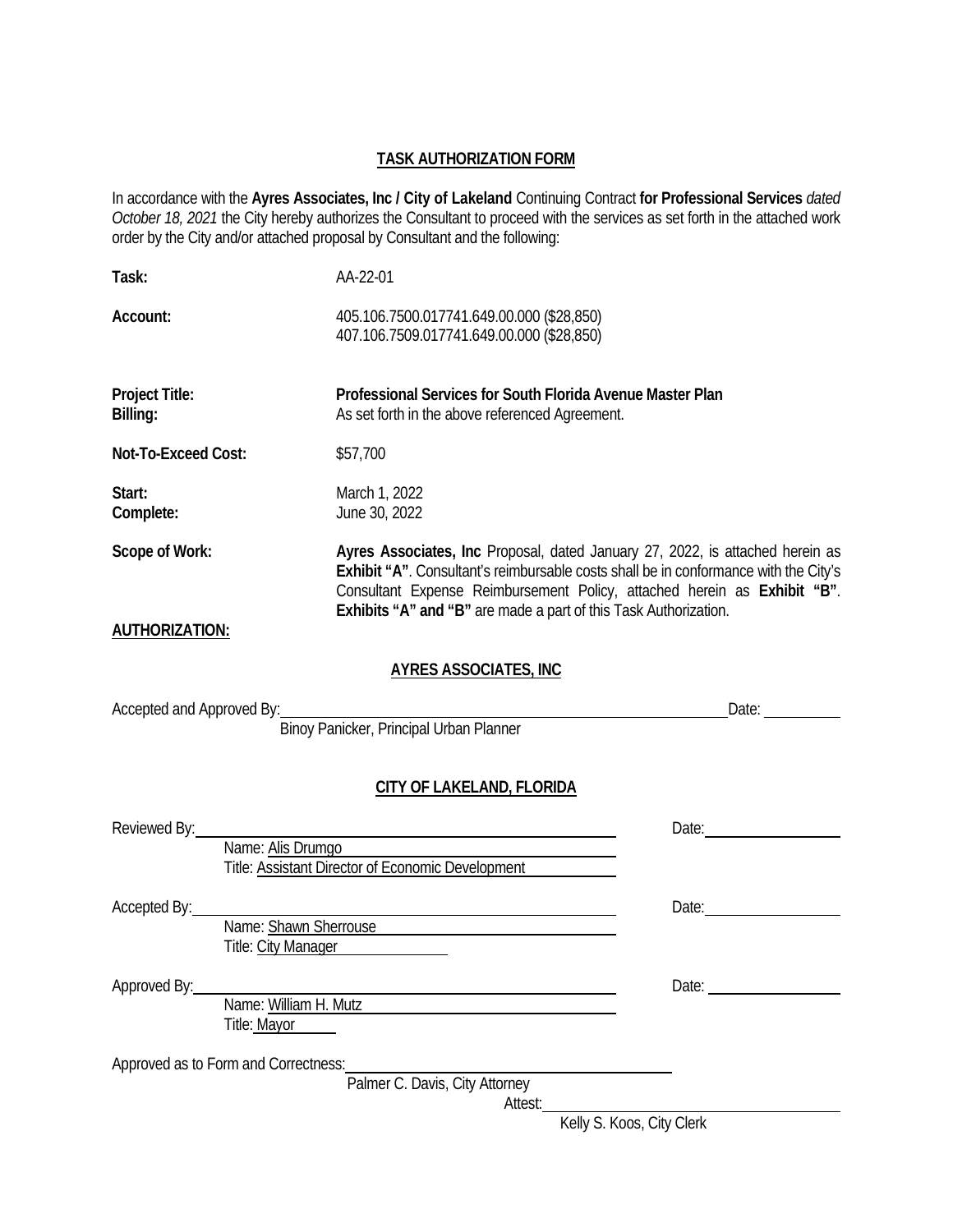## **Exhibit "A"**

Consultant Proposal

(Insert Proposal Behind this sheet)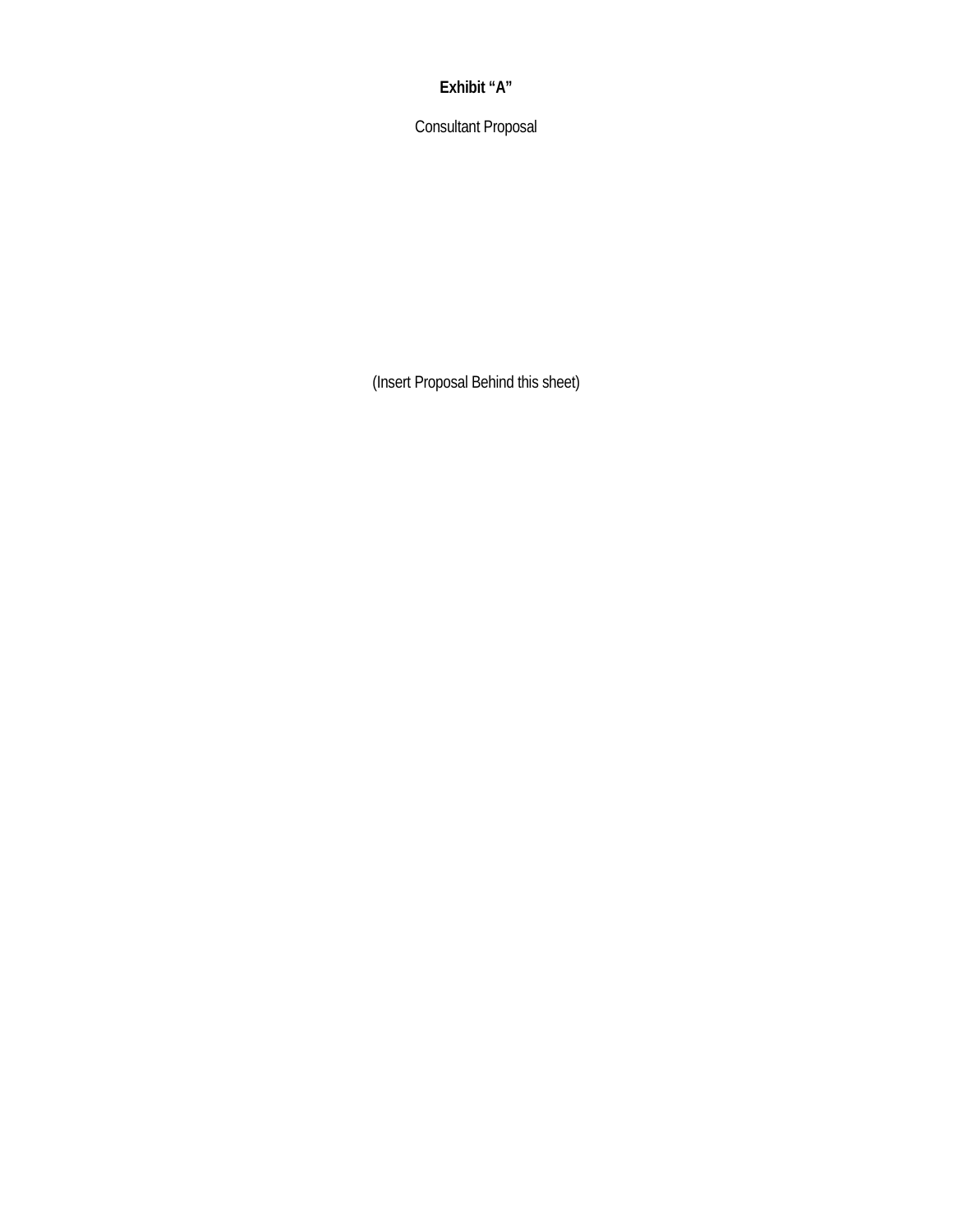# City of Lakeland South Florida Avenue (SR 37) Strategic Master Plan Revised Jan 27, 2022

#### **Introduction**

The City of Lakeland in collaboration with the FDOT has implemented a road diet on a portion of Florida Avenue in downtown Lakeland between Ariana Street and Lime Street. The project is currently under the "Test" phase until July 2022. To leverage this public investment and infrastructure, the City wishes to undertake a strategic planning exercise to optimize the development opportunities and community benefit from this project. The Corridor has been featured in various plans and studies, and through this strategic plan, the hope is to build on these studies and past efforts.

## **Project Purpose**

The purpose of the project is to prepare a strategic plan that will provide a vision and roadmap for parcels along South Florida Avenue between Ariana Street and Lime Street. Specific objectives include:

- Assess the impact of the roadway restructuring along the corridor and adjacent neighborhoods and leverage its benefits.
- Positively propose and promote development to enhance resilience and quality of life along the corridor.
- Outline a clear roadmap of what needs to happen to ensure the corridor is a success in years to come while providing certainty to those living around and investing in the area.

The City has a great foundation in the Dixieland Redevelopment Plan and the Corridor Study & Master Plan that ultimately led to the road diet test. However, the goal of this plan is to take it a step further and propose some creative, tactically urban approaches of what the corridor could realistically be over the short, medium, and long term.

## **Scope of Work**

The strategic plan effort is proposed to be executed in 3 phases over a period of 14 weeks. Public and stakeholder engagement for project buy-in is a key component and will be executed in close collaboration with the Community and Economic Development Department.

#### Public and Stakeholder Engagement

The project process will employ a collaborative public and stakeholder engagement process. The process will include the following:

- CRA/City Commission presentation.
- Virtual or in-person stakeholder meetings with various internal City Departments collectively, and other external agencies such as the FDOT as needed.
- In collaboration with the City staff, the plan process and progress are to be made available on the City's website for feedback and comment.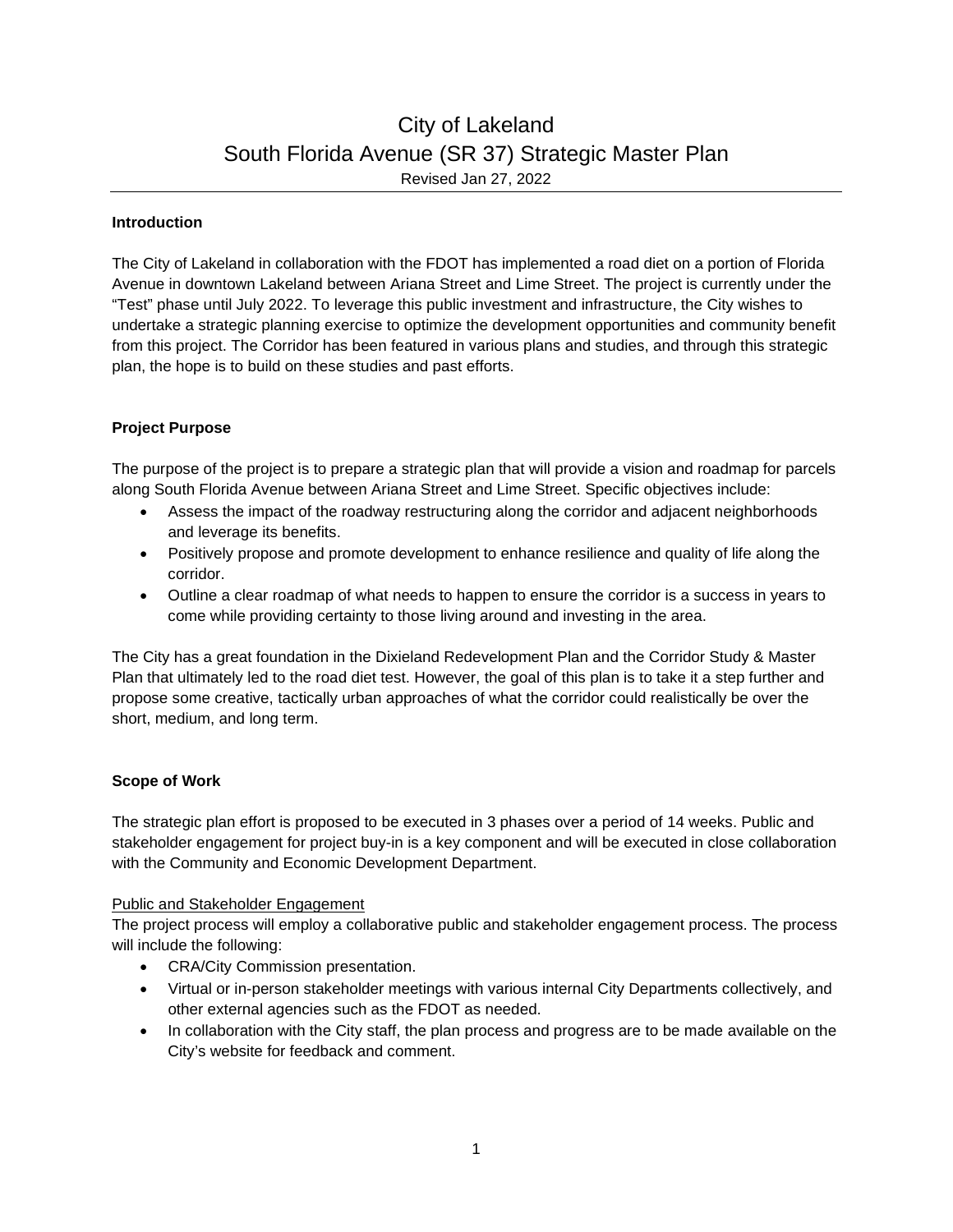#### **Phase 1: Assessment - Opportunities and Challenges – 4 weeks**

The purpose of this phase is to study and understand the objectives the previous plans for the corridor and adjacent neighborhood including the Dixieland Community Redevelopment Plan, City Comprehensive Plan, FDOT Corridor Study & Master Plan, and other relevant planning exercises undertaken by the City with the main purpose of identifying opportunities and challenges. The idea is not to re-invent the wheel, rather build on the previous plans, and take what has succeeded and study from what has failed.

The outcomes of this phase will be a detailed assessment by topical areas such as land use and development, parks and open spaces, transportation and infrastructure, housing, and economic development. The form, context, urban environment will be a prime consideration in this assessment. Based on the assessment, a vision considering the previous studies and key strategic plan principles based on lessons learnt here and best practices will be defined in the next phase, which will guide the further development of the plan.

#### **Phase 2: Roadmap - Vision and Strategic Plan – 6 weeks**

In this phase, first, a robust, resilient vision will be outlined, supported by sound planning principles to guide the strategic plan proposals. The Plan will include recommendations and proposals by topic.

Land Use and Development

- Identify key opportunity sites for development and redevelopment areas in conjunction with the South Florida Roadway improvements and corridor context.
- Study planning policy changes and land development codes and propose changes to accommodate the vision and development objectives
- Formulate developments intent, concepts and architectural themes opportunity sites and nodes. Transit Oriented Development will be a key driver and development focused to support alternative modes and public transit. Illustrative sketches outlining the development program and intent will be includes for each opportunity area to communicate the vision and solicit developer interest. The proposals will include a consideration of best practices and other successful examples tailored to the S Florida Avenue Corridor and context.
- Other public improvement opportunities and measures such as design overlays will also be assessed and recommended.

## Parklets and Open Spaces

- Suggest landscape improvements to improve the urban design quality of the corridor.
- Supporting the corridor improvements, identify activity areas and parklet sites for community gathering.
- Prepare concept parklet plans and sketches for specific areas, supporting the land development objectives and corridor activities. The focus will be on native and urban appropriate ecosystems to minimize operations and management but have the desired visual impact.
- Identify urban trail connections linking key assets along the corridor with the larger city-wide networks.
- Propose further enhancement of key areas and gateways and nodes to create a "sense of place".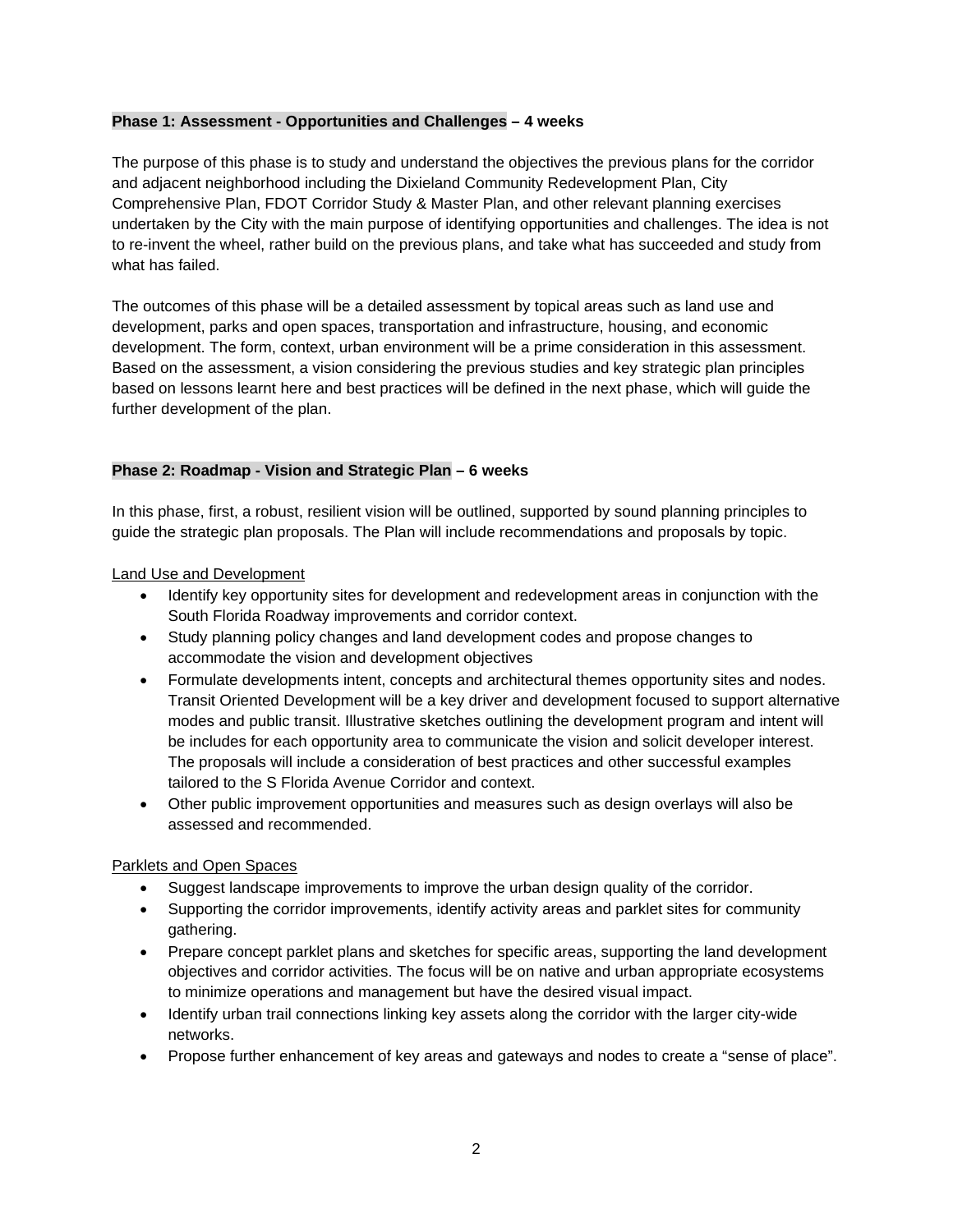## Transportation and Infrastructure

- High level assessment of further transportation access management in conjunction with the road diet plans. Pedestrian and non-vehicular modes of traffic and connectivity to surrounding neighborhoods will be prioritized.
- High-level assessment of infrastructure requirements needed to support the development opportunity areas and redevelopment proposals.
- High-level green infrastructure assessment of the corridor and surrounding neighborhoods to identify stormwater management and mitigation measures.
- and corridor infrastructure exists.

## **Housing**

- Outline housing objective for the S Florida Ave corridor and adjacent neighborhood in conjunction with City's Comprehensive Plan and objectives.
- At a planning level, assess contextual housing trends and private development activities to establish market preferences and prototypes.
- Integrate findings in the development and redevelopment opportunity areas proposals.

## Economic Development

- In conjunction with the above topics, outline short and long-term economic development strategies relevant to the South Florida Avenue corridor and neighborhood context.
- In line with the Dixieland CRA Plan, identify key development and redevelopment partners, and strategies for further engagement.
- Identify corridor promotion strategies to spur economic development and investments. This could also be tagged with tactical urbanism solutions for more short-term wins.

## **Phase 3: Deep Dive – Implementation Plan – 4 weeks**

Once the development opportunities and strategies are identified and defined, a prioritized program for implementation will be assembled. The program will key into several aspects:

- Define most important development projects and public improvements including amenities.
- Identify partners and the time frame to deliver projects in an economically sound manner.
- On the public side, cross-reference projects to be aligned with other capital improvement projects, flag funded projects, projects currently being undertaken by FDOT and others such as utility work or roadway improvement.
- Identify projects to be staged or phased in anticipation of future funding or improvements.

We will consolidate this into a Strategic Implementation Plan which identifies key partners and collaborators. The implementation plan will be outlined and presented through scenario planning. A 3 year plan scenario incorporating short term wins, a 7-year scenario plan showing medium term actions, and a 15-year scenario plan showing the long-term context will be presented.

The outcomes of all the project phases will be consolidated and finalized into the South Florida Avenue Strategic Plan Report in this phase.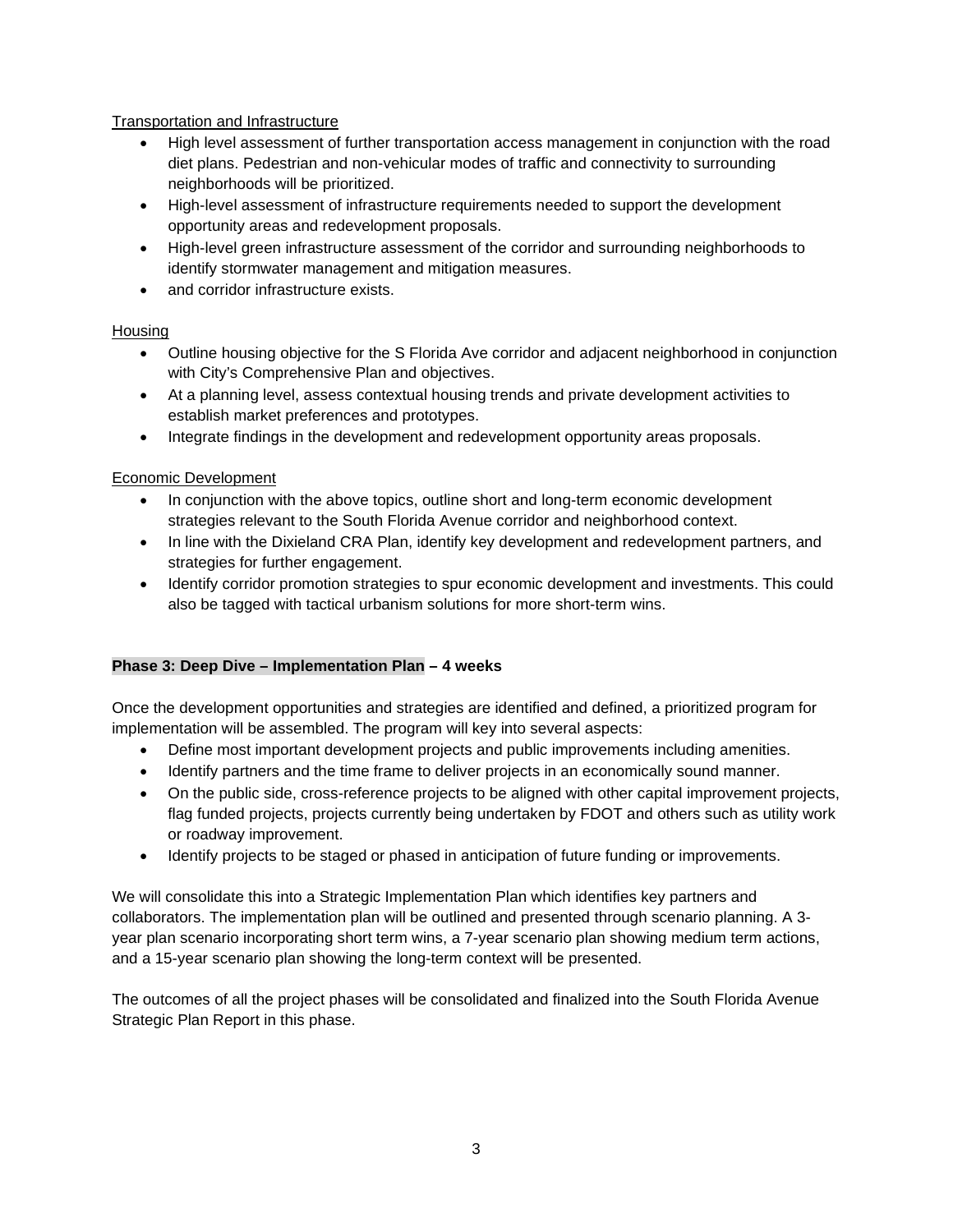## **Deliverables**

The following deliverables will be presented and submitted commensurate with each project stage:

- 1) Kick-off meeting
- 2) Phase 1 Assessment Opportunities and Challenges Presentation/Report
- 3) Phase 2 Roadmap Vision and Strategic Plan Presentation/Report
- 4) Phase 3 South Florida Avenue Strategic Plan Report (Final Report)
- 5) Final Presentation to City Commission
- 6) Meeting Minutes and Notes as required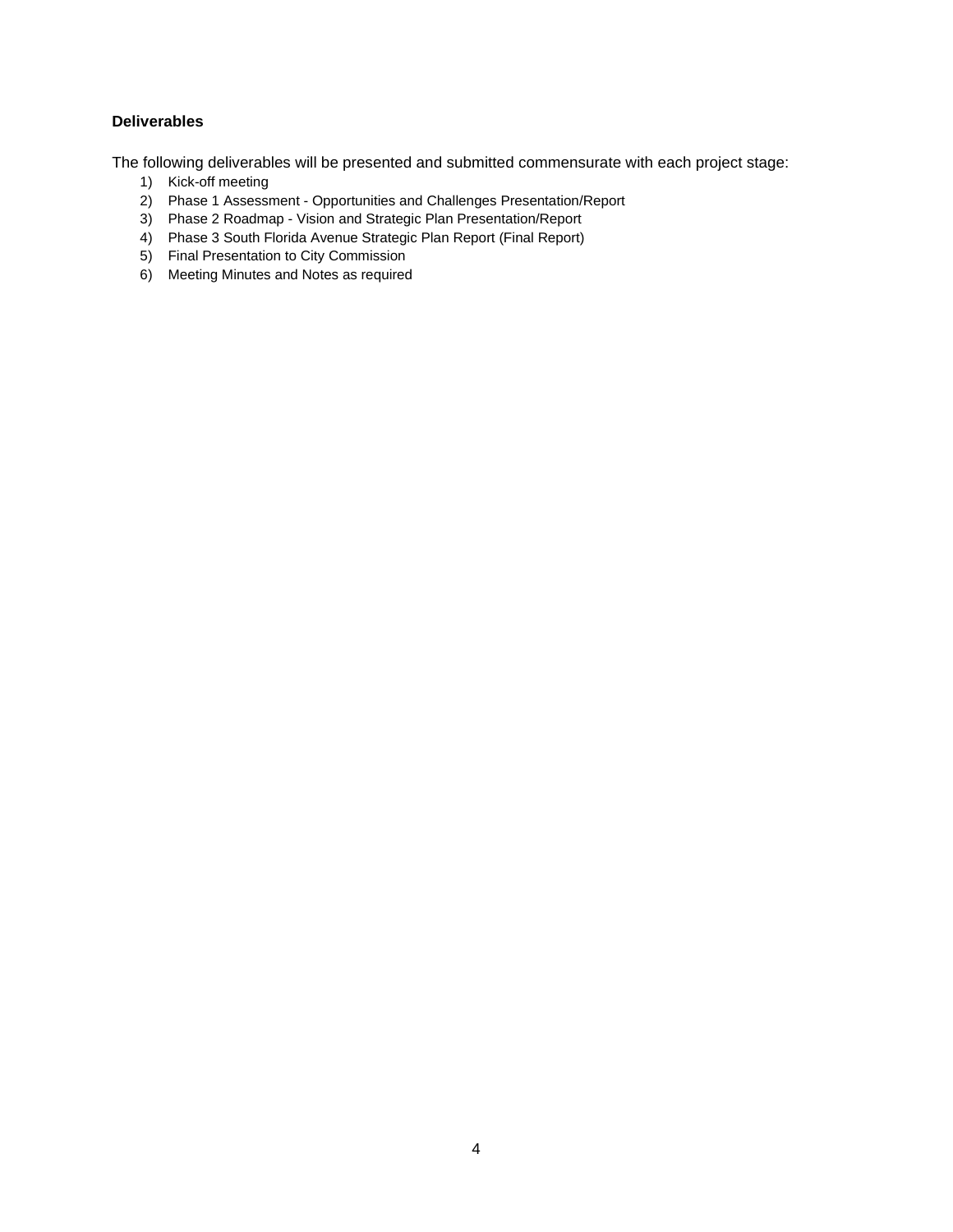| <b>Ayres Associates</b>                                                                  |                                                                                      |         |                |   |                |         |   |  |   |   |                |         | 1/27/2022 |    |                |                |        |
|------------------------------------------------------------------------------------------|--------------------------------------------------------------------------------------|---------|----------------|---|----------------|---------|---|--|---|---|----------------|---------|-----------|----|----------------|----------------|--------|
| Lakeland South Florida Avenue Strategic Plan<br>Project Schedule and Cost - Jan 21, 2022 |                                                                                      | Weeks   |                |   |                |         |   |  |   |   |                |         |           |    |                | Cost           |        |
|                                                                                          |                                                                                      |         | $\overline{2}$ | 3 |                | 5       | 6 |  | 8 | 9 | 10             | 11      | 12        | 13 | 14             |                |        |
| P <sub>1</sub>                                                                           | <b>Assessment - Opportunities and Challenges</b>                                     | 4 weeks |                |   |                |         |   |  |   |   |                |         |           |    |                | \$             | 10,200 |
|                                                                                          | Kick-off                                                                             |         |                |   |                |         |   |  |   |   |                |         |           |    |                | \$             | 1,000  |
| $\overline{2}$                                                                           | Research, Field Studies and Assessment                                               |         |                |   |                |         |   |  |   |   |                |         |           |    |                | \$             | 5,600  |
| 3                                                                                        | Opportunities and Challenges                                                         |         |                |   |                |         |   |  |   |   |                |         |           |    |                | \$             | 1,600  |
| D1                                                                                       | Deliverables: Assessment - Opportunities and Challenges Presentation/Report          |         |                |   | D <sub>1</sub> |         |   |  |   |   |                |         |           |    |                | \$             | 2,000  |
| P <sub>2</sub>                                                                           | Roadmap - Vision and Strategic Plan                                                  |         |                |   |                | 6 weeks |   |  |   |   |                |         |           |    |                | Ŝ.             | 27,600 |
|                                                                                          | <b>Vision Consensus</b>                                                              |         |                |   |                |         |   |  |   |   |                |         |           |    |                | \$             | 2,000  |
|                                                                                          | Land Use, Development Strategies and Illustrations                                   |         |                |   |                |         |   |  |   |   |                |         |           |    |                | \$             | 8,600  |
| 3                                                                                        | Parklets, Open Spaces Strategies and Illustrations                                   |         |                |   |                |         |   |  |   |   |                |         |           |    |                | \$             | 3,800  |
|                                                                                          | Transportation and Infrastructure Strategies                                         |         |                |   |                |         |   |  |   |   |                |         |           |    |                | \$             | 4,200  |
| 5                                                                                        | <b>Housing Strategies</b>                                                            |         |                |   |                |         |   |  |   |   |                |         |           |    |                | Ŝ.             | 2,800  |
| 6                                                                                        | Economic Development Strategies                                                      |         |                |   |                |         |   |  |   |   |                |         |           |    |                | Ŝ.             | 2,200  |
| D <sub>2</sub>                                                                           | Deliverables: Vision and Strategic Plan Presentation/Report                          |         |                |   |                |         |   |  |   |   | D <sub>2</sub> |         |           |    |                | l \$           | 4,000  |
| P <sub>3</sub>                                                                           | Deep Dive - Implementation Plan                                                      |         |                |   |                |         |   |  |   |   |                | 4 weeks |           | \$ | 19,900         |                |        |
|                                                                                          | Implementation Program                                                               |         |                |   |                |         |   |  |   |   |                |         |           |    |                | \$             | 2,800  |
| $\overline{2}$                                                                           | Grants and Funding, Partners                                                         |         |                |   |                |         |   |  |   |   |                |         |           |    |                | \$             | 4,000  |
| 3                                                                                        | Scenario Plans                                                                       |         |                |   |                |         |   |  |   |   |                |         |           |    |                | \$             | 4,200  |
| $\overline{4}$                                                                           | <b>CRA/City Commission presentation</b>                                              |         |                |   |                |         |   |  |   |   |                |         |           | CP |                | $\mathfrak{L}$ | 900    |
| D3                                                                                       | Deliverables: Presentation/Report - South Florida Avenue Strategic Plan Final Report |         |                |   |                |         |   |  |   |   |                |         |           |    | D <sub>3</sub> | \$.            | 8,000  |
|                                                                                          | <b>Total</b>                                                                         |         |                |   |                |         |   |  |   |   |                |         |           |    |                | S              | 57,700 |